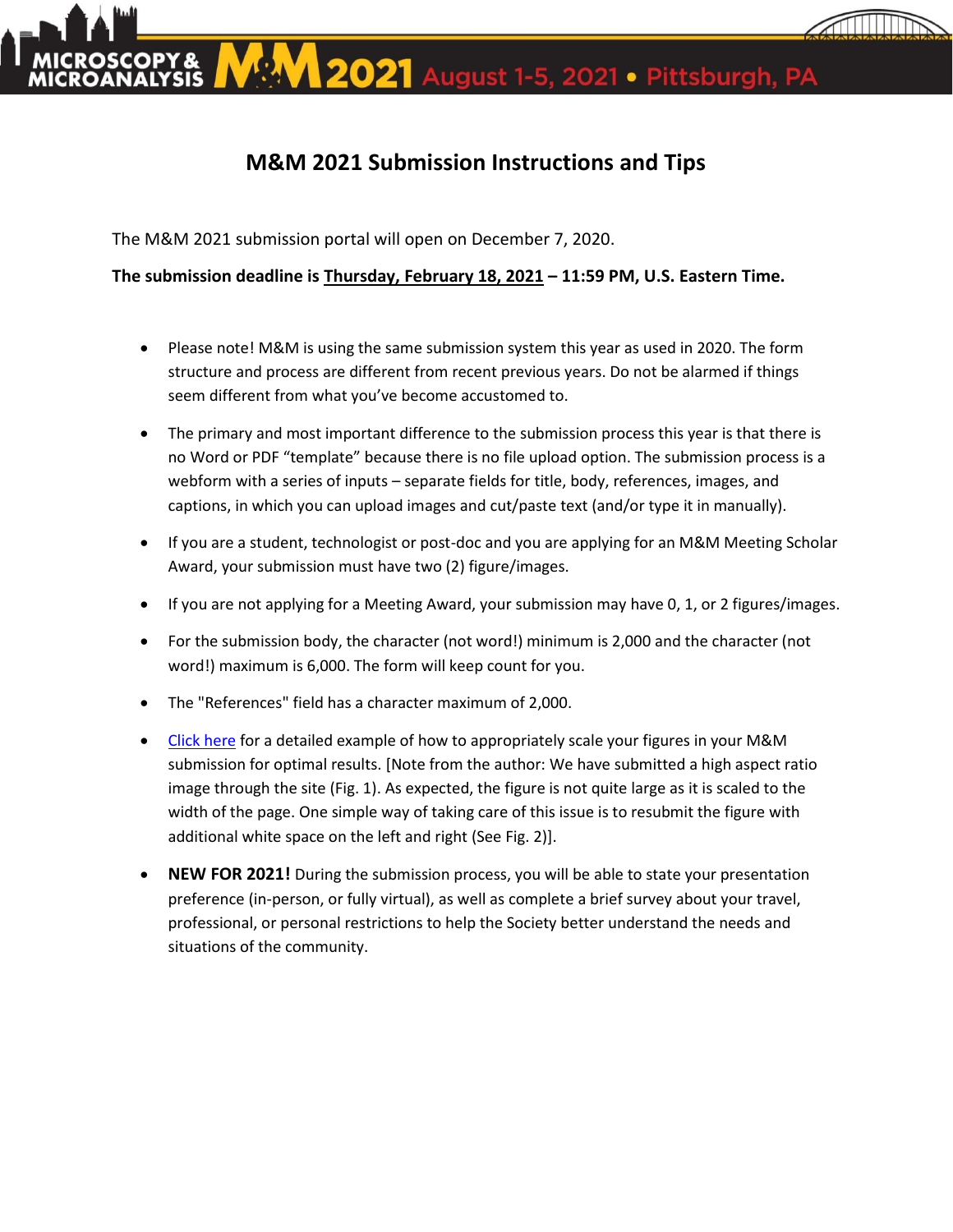## **Guidelines for Submission Text and Figures**

- Please remember to put spatial and time scales on your micrographs and movies.
- Labels are important too: Is it a T cell or a fibroblast? Is it ten seconds or overnight?
- Especially with the advent of super resolution (including expansion microscopy) the ratio of detail to full cell size has changed dramatically in fluorescent micrographs from what has been historically common, therefore, the need for clear spatial scale is critical.
- To understand what we are seeing and how it relates to other phenomena, please place spatial scales on every micrograph and time scales (or duration) on every movie.
- For example, movies could say, "Six-hour duration," or have times incrementing in a corner with clear units (ms, sec, min, etc). It is best to see this on every image, clear at a glance.

## **How To Embed A Graphic Image In The Body Of Your Submissions Text**

The M&M 2021 Submissions field does not support Math HTML. Here is a work-around process to insert/embed advanced equations/formulas into the body of your M&M submission:

- 1. Use an "equation editor" / Math HTML to create your desired formula/equation(s).
- 2. Use an Image Capture tool (in Windows 10 "Snip & Sketch") to make a small image.
- 3. Save the image in PNG or JPG format on your computer.
- 4. Copy and paste the image into the body of text for your submission.

Example:

$$
FoM = \frac{\Delta I_M}{I_S} = \frac{2.33}{\sqrt{\frac{I_S^2}{(I_S + I_B)} \cdot \left[\frac{1}{\lambda}\right]}}
$$

The pasted image(s) should be able to be viewed in the "Submission" panel and then in the "Preview" once you have finalized your submission. Example:

("Shadow" effect is to show the size of the image only. We recommend you do not outline your image.)